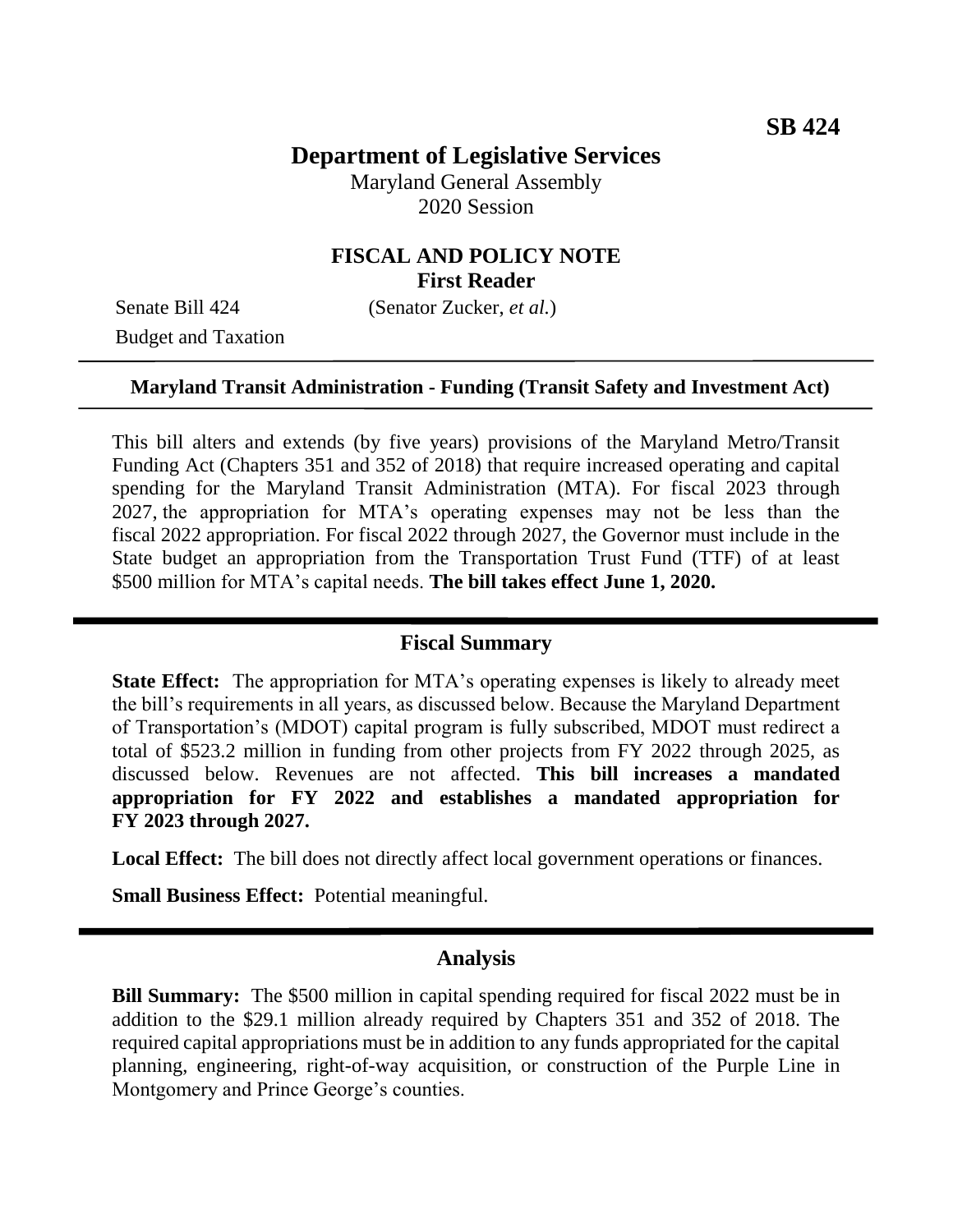By January 20, 2021, and by January 20 each year thereafter, MTA must submit to specified legislative committees an accounting of the capital funds programmed, appropriated, and expended for the prior fiscal year on each of the projects identified in the capital needs assessment required by Chapters 351 and 352.

# **Current Law/Background:**

### *Maryland Metro/Transit Funding Act – Maryland Transit Administration*

The Maryland Metro/Transit Funding Act (Chapters 351 and 352 of 2018) mandates additional capital and operating spending for MTA and requires MTA to complete an assessment of its unconstrained capital needs.

Specifically, for fiscal 2020, the Governor was required to include in the State budget an appropriation from TTF for the operating expenses of MTA that is at least 4.4% greater than the appropriation in the fiscal 2019 State budget as introduced. For fiscal 2021 and 2022, the Governor must include in the State budget an appropriation from TTF for the operating expenses of MTA that is at least 4.4% greater than the preceding fiscal year. The Act also requires the Governor to include in the State budget, for fiscal 2020 through 2022, an appropriation for the capital needs of MTA of at least \$29.1 million from the revenues available for the State capital program in TTF. This appropriation may not supplant any other capital funding otherwise available for MTA.

At least every 3 years, MTA must assess its ongoing, unconstrained capital needs. In doing so, MTA must (1) compile and prioritize capital needs without regard to cost; (2) identify the backlog of repairs and replacement needed to achieve a state of good repair for its assets, including a separate analysis of those needs over the following 10 years; and (3) identify the needs to be met in order to enhance service and achieve system performance goals. MTA must submit the required assessment to specified legislative committees by July 1, 2019, and by July 1 every 3 years thereafter.

### *Purple Line*

The Purple Line is a 16.2-mile light rail line that will extend from Bethesda, in Montgomery County, to New Carrollton, in Prince George's County. The Purple Line will operate largely at street level in a combination of dedicated and semi-exclusive right-of-way, and also includes segments on elevated structures and in tunnels. The alignment for the Purple Line will provide direct connections to the Washington Metropolitan Area Transit Authority at Bethesda, College Park, New Carrollton, and Silver Spring. The Purple Line Project is currently in the construction phase, with revenue operations scheduled for December 31, 2022. More information on the project can be found on the project website: [purplelinemd.com.](https://www.purplelinemd.com/construction/about-construction)

SB 424/ Page 2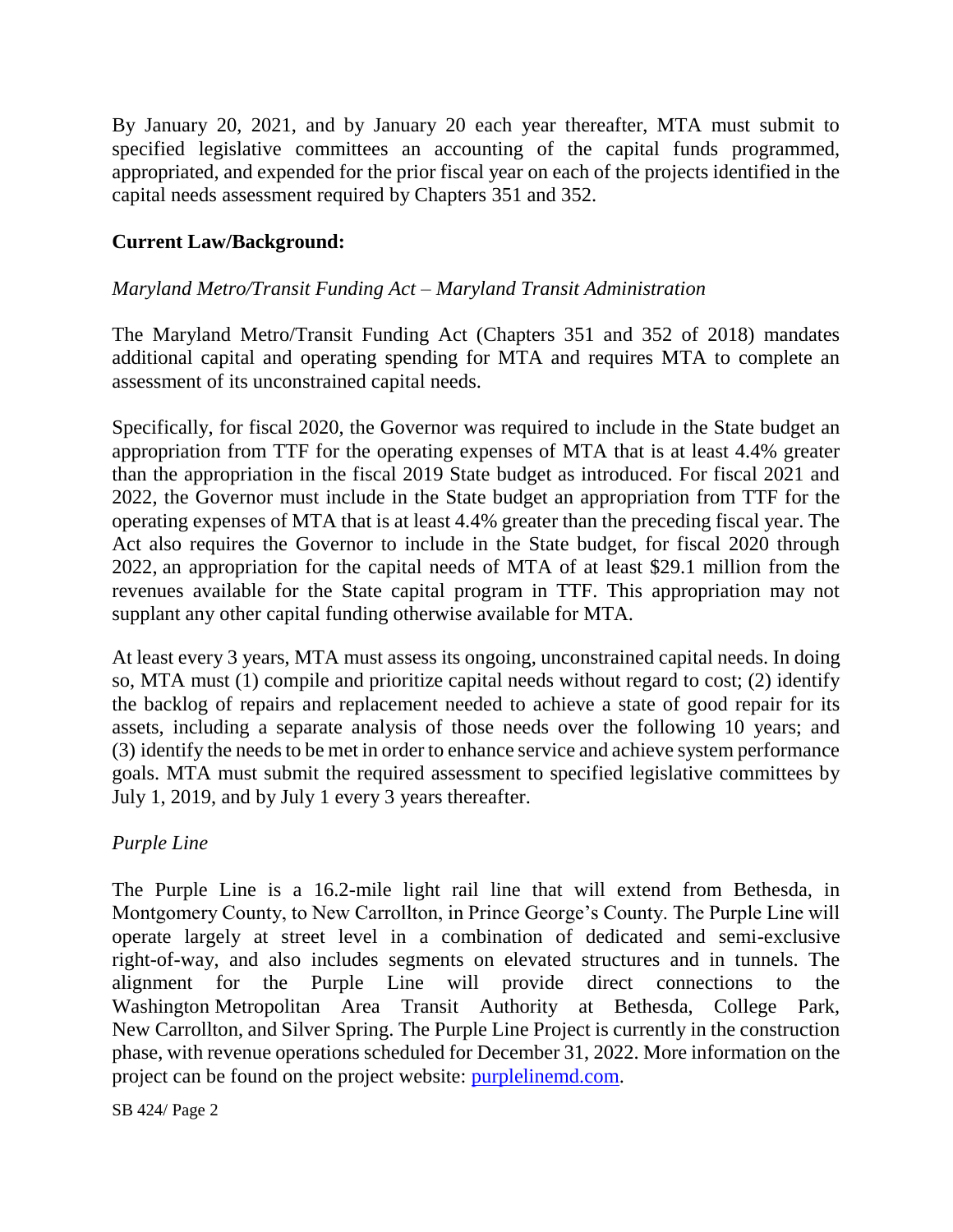### **State Expenditures:**

#### *Operating Expenditures*

The bill's requirement that the appropriation for MTA's operating expenses for fiscal 2023 through 2027 may not be less than the fiscal 2022 appropriation is unlikely to affect State operations or finances; the TTF forecast assumes MTA will begin providing Availability Payments (APs) to the Purple Line Partners, the private sector concessionaire, beginning in fiscal 2023.

Specifically, APs will compensate the Purple Line Partners for constructing, operating and maintaining the Purple Line Light Rail. The projected AP for fiscal 2023 is \$119 million, and over the 30-year operating concession, the AP is projected to average approximately \$122 million per year. Given this additional funding commitment, it is unlikely that MTA operating spending will ever fall below the fiscal 2022 level.

If APs are not considered as part of MTA's operating expenses, MDOT advises that its expenditures would increase by \$53 million over the four-year period from fiscal 2022 through 2025 in order to implement the bill. Moreover, MDOT advises that this increase would require it to reduce its capital program by \$120 million over that same period to maintain its debt service coverage ratio.

#### *Capital Expenditures*

The bill establishes mandated appropriations from TTF for MTA's capital needs from fiscal 2022 through 2027. Specifically, at least \$529.1 million is mandated in fiscal 2022, and at least \$500.0 million is mandated in all other affected years (fiscal 2023 through 2027). The bill also specifies that appropriations for the Purple Line project may not be included in the mandated appropriations.

The bill's mandated appropriations do not increase total TTF expenditures; MDOT's capital program is fully subscribed through fiscal 2025. Instead, the bill requires MDOT to redirect funding from other projects to MTA. Even though more than \$300.0 million is already planned for MTA's capital needs in each of the affected years, the amount of funding required by the bill is not met in any of those years. In order to meet the bill's mandated appropriations, MDOT must redirect \$73.8 million in fiscal 2022, \$152.1 million in fiscal 2023, \$175.0 million in fiscal 2024, and \$122.3 million in fiscal 2025, totaling \$523.2 million over the five-year period from fiscal 2021 through 2025. **Exhibit 1** summarizes the effect on MDOT's capital spending.